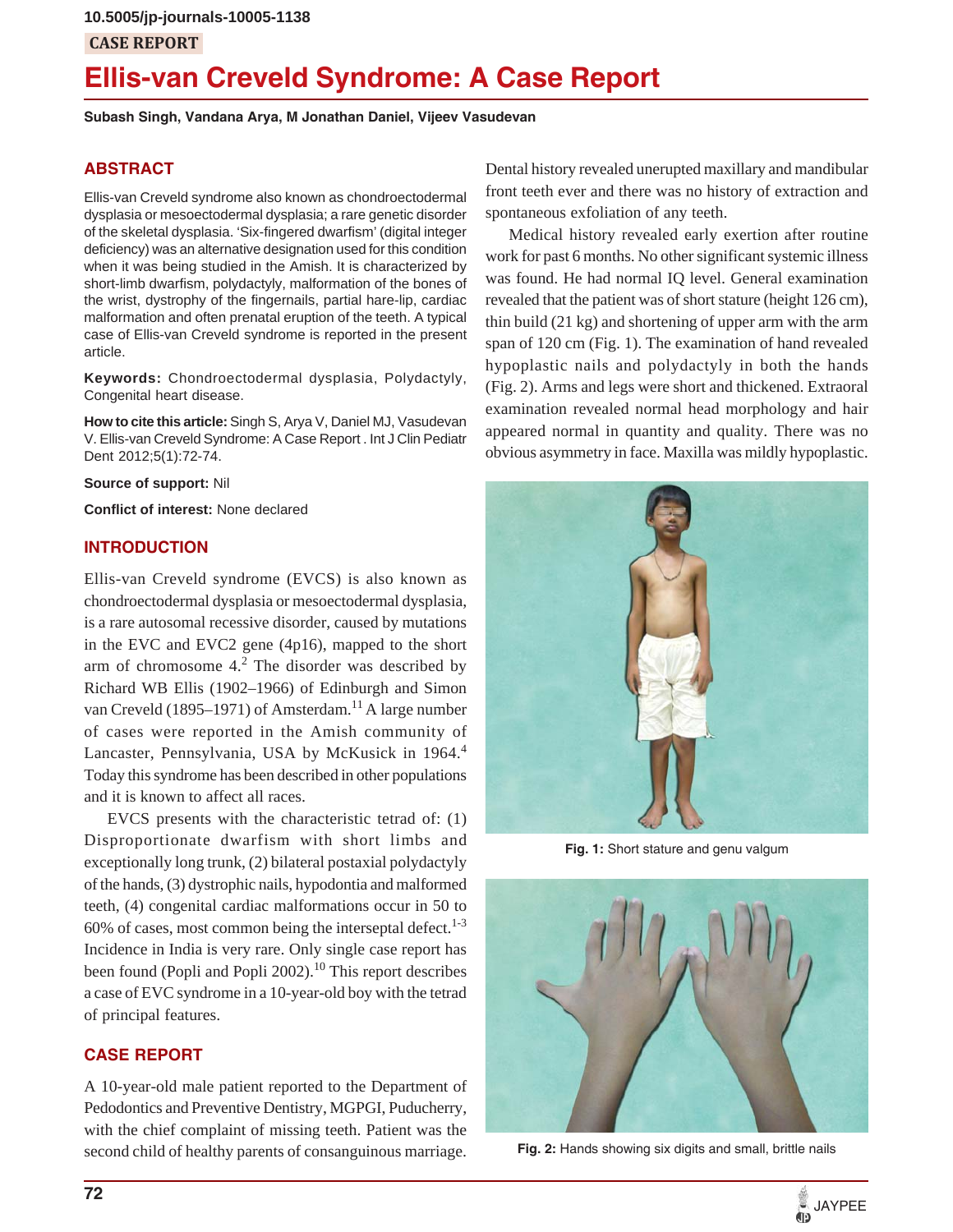Middle portion of upper lip was deficient. Intraoral examination revealed fusion of middle portion of upper lip and gingiva (labiogingival attachment) (Figs 3 and 4). 11, 12, 21 and 22 were clinically missing with history of unerupted teeth ever, in maxillary and mandibular anterior region, which was confirmed with orthopantogram (Fig. 5).

Skeletal radiology of upper limb revealed short metacarpals, ulnar thick 5th metacarpal, ulnar polydactyly (Fig. 6). Chest X-ray showed cardiomegaly (Fig. 7).

Echocardiogram and electrocardiogram were performed which revealed atrial septal defect. Based on the history, clinical examination and investigations, a diagnosis of Ellis-van Creveld syndrome was made.

## **DISCUSSION**

EVCS is an autosomal recessive skeletal dysplasia. Although it is very common in Amish group, it does not show racial and gender predilection.<sup>5</sup> The risk of recurrence for siblings is one in four  $(25%)$  for each offspring.<sup>10</sup>

Histopathologic examination of fetuses with EVCS revealed that the cartilage of long bones shows chondrocyte



**Fig. 3:** Labiogingival attachment in maxillary arch



**Fig. 4:** Labiogingival attachment in mandibular arch



**Fig. 5:** Radiograph showing absence of incisors



**Fig. 6:** Radiograph showing postaxial polydactyly



**Fig. 7:** Radiograph showing cardiomegaly

disorganization in the physeal growth zone. Variable chondrocyte disorganization was seen in the central physeal growth zone of the vertebrae.<sup>6</sup> EVCS is one of the rare syndromes with a birth prevalence of  $7/10$ ,  $00,000$ .<sup>4</sup> The life expectancy is mainly determined by the congenital heart defect and the respiratory problems due to thoracic cage deformity. Patients who survive infancy have a normal life expectancy, the oldest living patient was 82 years of age.<sup>12</sup>